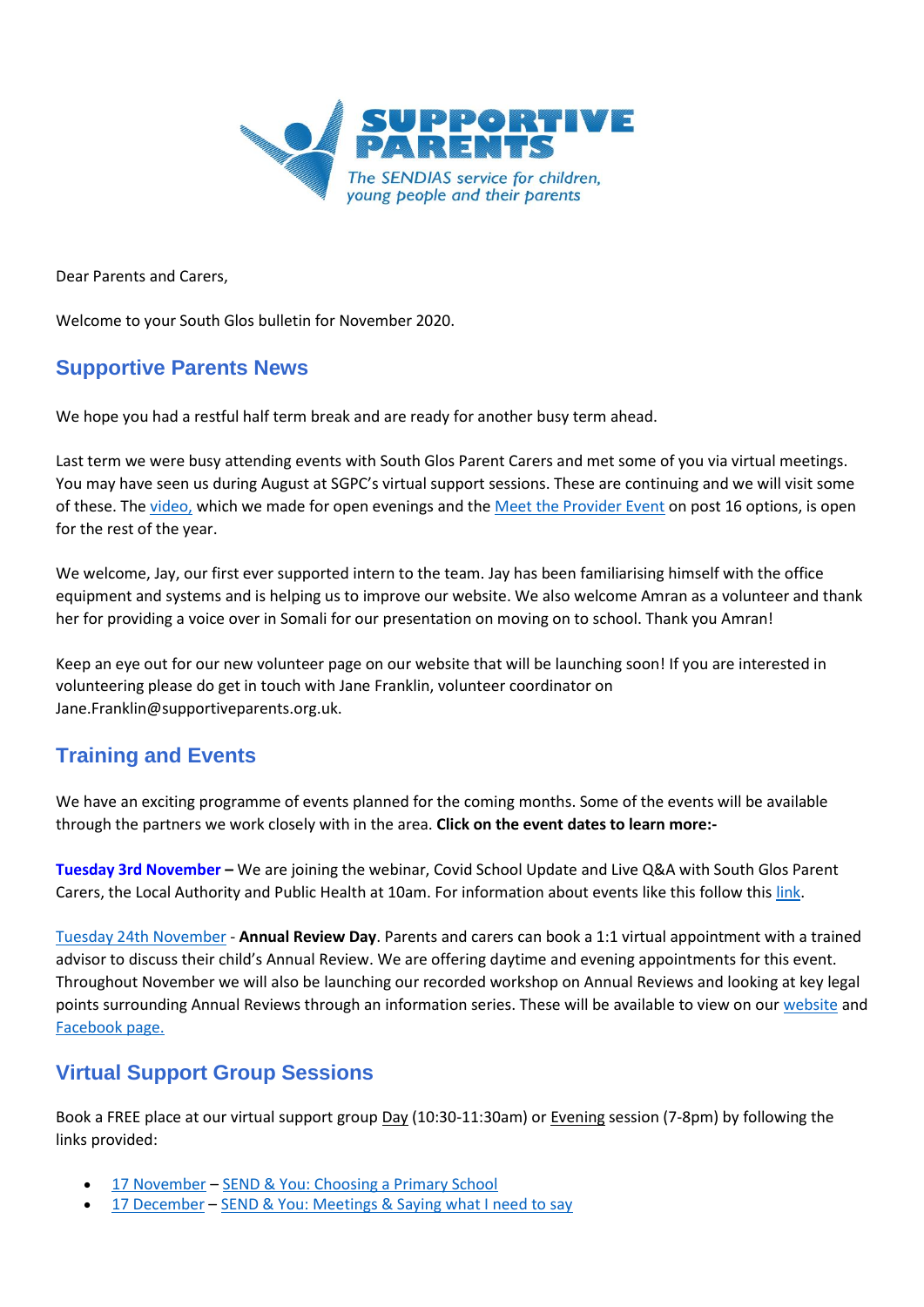# **Resources**

## **NEW Resources Available!!**

### **Recorded Webinars**

There is a new section on our website where you can access recorded webinars, events and presentations. [Click](https://www.supportiveparents.org.uk/resources/workshop-recordings/)  [HERE.](https://www.supportiveparents.org.uk/resources/workshop-recordings/)

At the moment you can see:- Moving on to School (English) Moving on to School (Somali) Transition to Secondary School

### **Further Resources**

#### **Exclusion**

Our back to school series of posts on Facebook and on our website was very popular and had a reach of 3520 and over 150 engagements. Following on from this we have launched a fresh series looking at exclusion. Exclusion continues to be on the national and local agenda. Although most children have only been back in school since September, we have already had a number of enquiries relating to exclusion. We hope that this series is helpful. Click [here](https://www.supportiveparents.org.uk/resources/information-series/) to view our exclusion series.

### **Future topics**

We have a further series planned on **Annual Reviews** and one on **Elective Home Education** but would like to know if there are any other topics which you would like us to cover. Please give us your views in this very quick survey [HERE.](https://www.surveymonkey.co.uk/r/SPtopic)

### **Tribunal toolkit**

A refreshed version of ou[r tribunal toolkit](https://www.supportiveparents.org.uk/wp-content/uploads/2020/10/tribunals-content-and-placement-appeal.pdf) is available on the website. This is a practical guide which we hope will help to guide you through the process of appealing to the SEND Tribunal. We are working on a guide to virtual hearings.

### **Facebook Resources**

The feedback questions and answers from our previous virtual support group sessions on our Facebook page may be of interest to you. Have a look on our page [here.](https://www.facebook.com/SupportiveparentsPPS)

[July support group Q&A](https://www.facebook.com/SupportiveparentsPPS/posts/4017536201595965?__tn__=-R) [September support group Q&A](https://www.facebook.com/SupportiveparentsPPS/photos/pcb.4103249049691346/4103243679691883/)

# **Events of others**

### **Like to Be – Careers events**

Like To Be will be hosting a series of online career events over this academic year. The events will include career talks, live chat with employers, workshops, activities, competitions, and work experience opportunities. The events are free to attend. Supportive Parents will be at them and will have resources accessible there. See th[e Like To Be](https://www.liketobe.org/)  [website](https://www.liketobe.org/) for more information.

- **- 25th – 26th November: The West of England Career Inspiration Show Years 10 & 11**
- **- 20th – 21st January: The West of England Career Inspiration Show Years 5 & 6**
- **- 2nd – 4th March: The West of England Career Inspiration Show Years 8 & 9**

# **Education and SEND**

#### **National News**

The Education Select Committee is holding an inquiry into Elective Home Education. The inquiry will seek to understand the extent to which current arrangements provide sufficient support for home